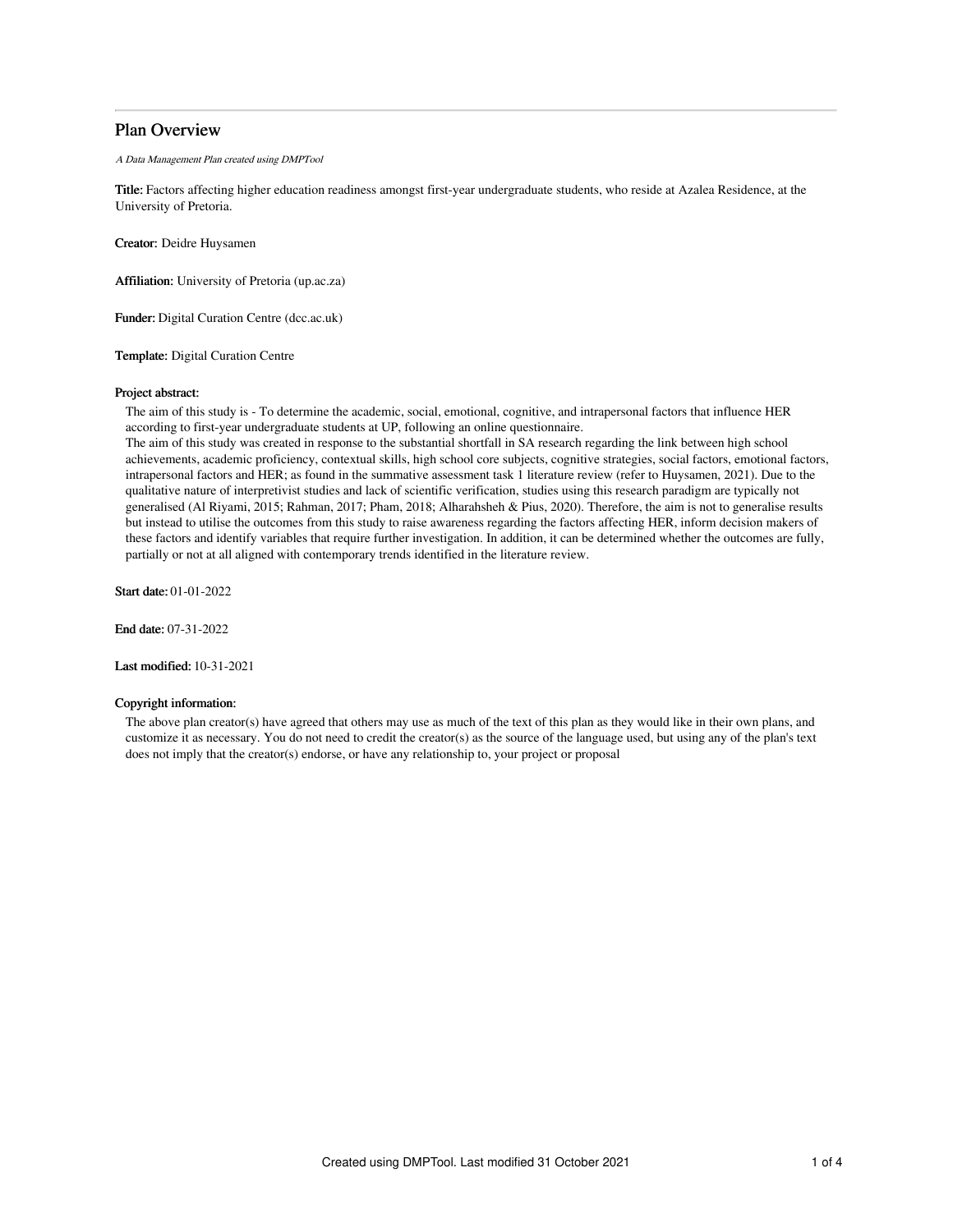# Factors affecting higher education readiness amongst first-year undergraduate students, who reside at Azalea Residence, at the University of Pretoria.

# Data Collection

### What data will you collect or create?

The data collected will solely consist of students' personal opinions on the factors that affected their higher education readiness.

#### How will the data be collected or created?

#### DATA COLLECTION TOOLS

An online questionnaire, based in part on Lemmens (2010) and Bitzer (2005), has been created on Microsoft Forms to assess the factors students feel contributed to their HER. This questionnaire will be comprised of two primary sections. Section one will consist of a consent form, where students are required to consent to the study; and section two will consist of the questions pertaining to HER. The online questionnaire, created in Microsoft Forms, can be found in addendum N.

An online questionnaire was selected as the data collection tool for three reasons, as set out below. Firstly, while detailed in person interviews are the most common tool utilised in the qualitative data collection process (Al Riyami, 2015; Pham, 2018; Alharahsheh & Pius, 2020), it is not limited to it. Data can also be gathered using reflective sessions (Kivunja & Kuyini, 2017), questionnaires, simple observation (Al Riyami, 2015), detailed field notes, and journals (Bunniss & Kelly, 2010) kept by participants Secondly, this study is set to be conducted on Generation Z (Gen Z) individuals. Research has shown that more than 65% (Notre Dame of Maryland University, 2019) of the Gen Z generation prefer to communicate via online tools. Lastly, the Human Research Ethics Committee (HREC) has proposed a set of guidelines to ensure the safety of research participants during COVID-19 pandemic. The HREC has indicated that all researchers should aim to follow national regulations, guidelines and protocols (Knight et al., 2021) during the process of data collection. The council has not said that face-to-face interaction is strictly forbidden, but has encouraged researchers to investigate alternative methods of data collection (Knight et al., 2021) to help curb the spread of COVID-19.

# DATA COLLECTION METHOD

The steps below provide a concise overview of the data collection method:

- 1. The researcher will meet with the prospective study population, at the Azalea residence, to describe the study. All relevant details of the study will be discussed with the prospective study population during this time. This session will be arranged with the assistance of Azalea residence house mother and residency council.
- 2. The study will be advertised to the study population via open sources that students have consented to. This advertisement will contain both the consent form and link to the Microsoft form.
- 3. Over an estimated time frame of 35 minutes, students will complete the following two sections of the questionnaire:
	- Informed consent for participating in the study This section will take no longer than 5 minutes to complete. A longer time estimate is provided in consideration of students who may take longer to read through this section. Completion of this section is mandatory. A brief version of the consent form is included within the Microsoft Forms questionnaire; however, students will also be provided with a link to the entire form for their pursual. This will be provided as part of the advertisement of the study on open sources.
- HER related questions This section will take no longer than 30 minutes to complete.
- 4. All data collected from students will be pooled together within the Microsoft Form database and exported in excel format when all responses have been received.

Only the researcher will have access to the data collected.

#### Documentation and Metadata

#### What documentation and metadata will accompany the data?

No accompanying documentation or metadata required to understand the data collected.

#### Ethics and Legal Compliance

#### How will you manage any ethical issues?

## ETHICAL CONSIDERATIONS

## SELF DETERMINATION

All students, within the predetermined study population, have the freedom of choice to participate in the study and will receive a consent form as seen in addendum P. Students who are willing to participate in the study can indicate this willingness by simply signing this consent form. Students who are not willing to participate in the study can simply ignore the advertisement to participate via open sources.

#### FAIR TREATMENT

No student will be pressured into participating in the study by the researcher, residence council or residence house mother. All students will receive the same online questionnaire, ensuring that no student is discriminated against.

### PRIVACY

The researcher will not collect personal information from the study participants for the purpose of the study. All data collected from the study participants will only be accessed by the researcher, Deidre Huysamen (student number 19330550).

#### WITHDR AWI

Study participants have the option to withdraw from the study at any given point. Study participants who would like to exercise their right to withdraw from the study are not required to fill in any documentation to do so nor will a written withdrawal letter be required. Any study participant who withdraws from the study will not be compromised or discriminated against in anyway.

### RISKS AND BENEFITS

Participating in the study poses no risk to the study participants as this study is completely non-invasive. Students can benefit from this study in two primary ways. Firstly, completing a questionnaire regarding HER, will allow students to think about their possible strengths and weaknesses. This self reflection will allow students to nurture their strengths and seek help to improve upon any weaknesses that may impact HER.

#### How will you manage copyright and Intellectual Property Rights (IP/IPR) issues?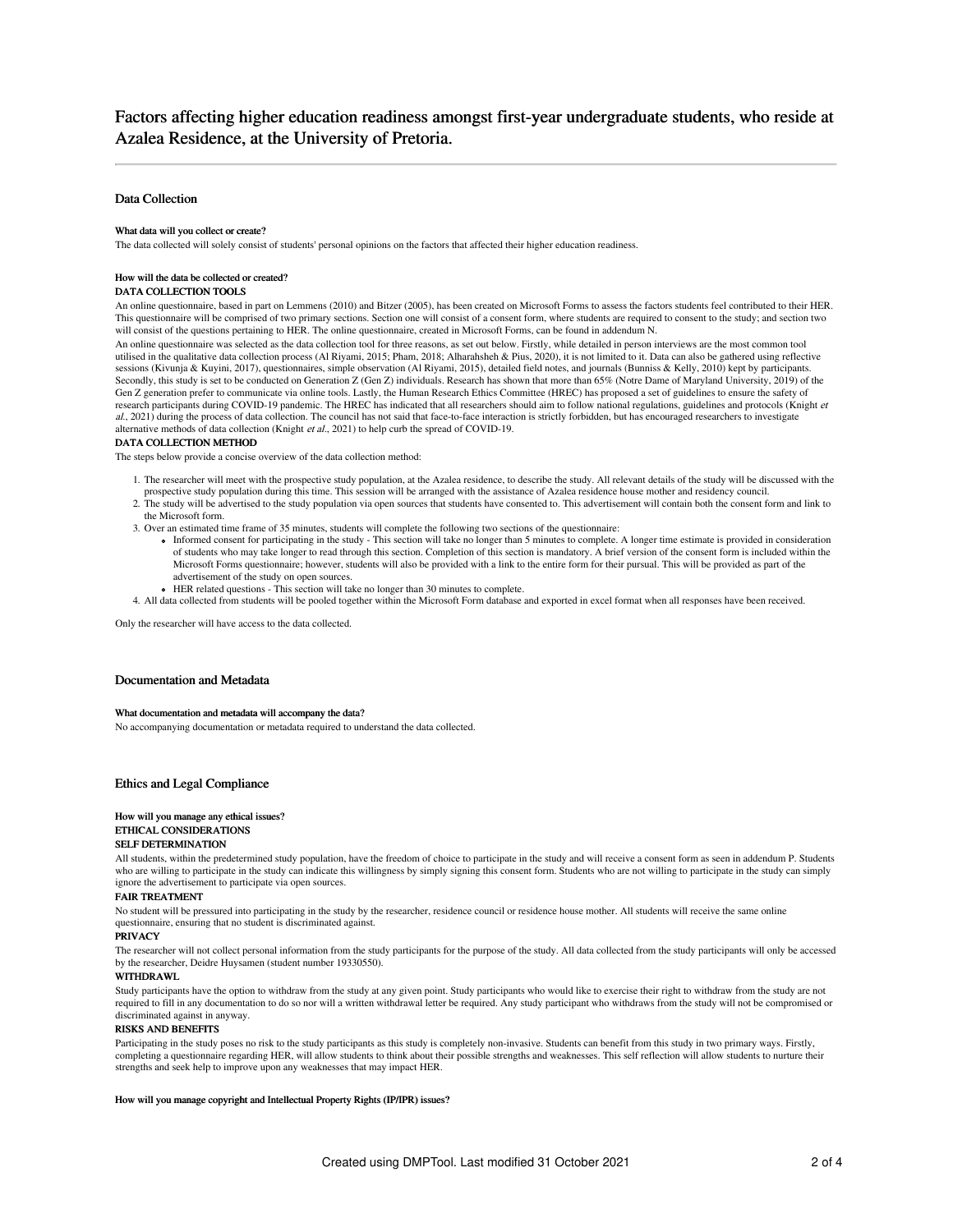- All data will only be utilised by the researcher, Deidre Huysamen.
- The primary data is not intended for reuse by any individual beyond this study.

## Storage and Backup

#### How will the data be stored and backed up during the research?

- All data will be stored within the researchers Microsoft user platform.
- Data will be extracted into an excel spreadsheet and will be backed up onto the researchers One Drive.
- The researcher, Deidre Huysamen, is responsible for both the backup of the data and potential recovery.
- If data needs to be recovered, this will be done by the researcher, from the One Drive.

## How will you manage access and security?

- Only the researcher, Deidre Huysamen, will have access to, manage and control the data.
- No collaborators are involved and require access to the data.
- One Drive and Microsoft platforms are protected by password authentication.

## Selection and Preservation

#### Which data are of long-term value and should be retained, shared, and/or preserved?

The raw data collected in this research study is not required beyond the completion of the aforementioned study. For this reason, the data will be destroyed within 6 months of the completion of the study (i.e. by 31 December 2022).

#### What is the long-term preservation plan for the dataset?

Data is not intended to be stored long-term.

# Data Sharing

#### How will you share the data?

The raw data will not be shared with any individual who is not the researcher (Deidre Huysamen). A summary of the data collected will be provided within the results section of the final research report. This summary may contain some direct quotes from participants, for which consent will be obtained in the consent form.

## Are any restrictions on data sharing required?

The raw data will not be shared with any individual who is not the researcher (Deidre Huysamen). Restrictions on raw data sharing beyond the researcher is required.

# Responsibilities and Resources

#### Who will be responsible for data management?

The researcher, Deidre Huysamen, is required for data management. There are no collaborators in the study and therefore no other individual is involved in the data management process.

# What resources will you require to deliver your plan?

A Microsoft account is required to apply this account. The researcher, Deidre Huysamen, already has access to a Microsoft account.